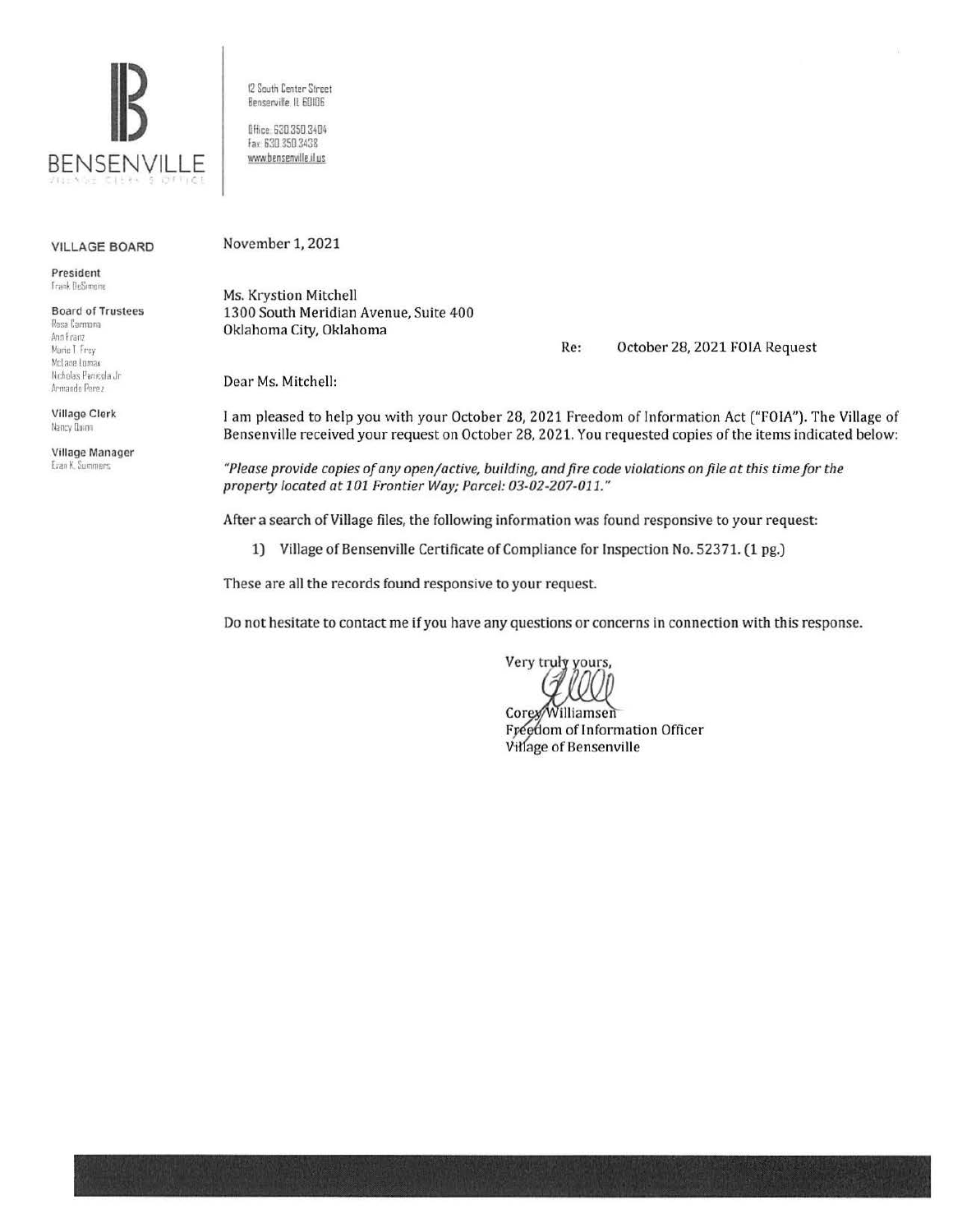# **IB PREEDOM OF INFORMATION ACT** BENSENVILLE **REQUEST FORM**

|  | TO: | <b>COREY WILLIAMSEN</b> |
|--|-----|-------------------------|
|--|-----|-------------------------|

., - .-

FROM: Name Krystion Mitchell

*Freedom qf Information Officer Village of Bensenville 12 S. Center Street*  $\binom{817}{5}$  Phone 405-546-4471

Address 1300 S Meridian Ave Ste 400

OKC, OK 73108

*Bensenville, IL* 60106 **E-Mail krystion.mitchell@pzr.com** 

#### *TI TLES OR DESCRIPTION OF RECORDS REQUESTED (Please Include Date of Birth and Case Number for*  Police Records):

Please provide copies of any open/active zoning, building, and fire code violations on file at this time

for the property located at 101 Frontier Way; Parcel: 03-02-207-011

Please do not exceed \$50 in fees without prior approval. (our ref#152062-6)

0 THIS REQUEST IS FOR A COMMERCIAL PURPOSE *(You must state whether your request is for a commercial pwpose.* A request is for a "commercial purpose" if all or any part of the information will be used in any form for sale, resale, or solicitation or advertisement for sales or services. Failure to disclose whether a request is for a commercial purpose is a prosecutable violation of FOIA.)

Would like your request delivered via:  $\blacksquare$  E-Mail  $\blacksquare$  U.S. Mail  $\blacksquare$  Pick-Up\* *\*Pick-Up is available by appointment at Village Hall Monday thru Friday; between 8:00a.m. -5:00 p.m.* 

I understand that any payment need be received before any documents are copied and/or mailed.

10/28/2021 <u>IVIZOIZUZI</u><br>Date Signature Signature

All FOIA responses arc posted on the Village's website. Name and address orthe requestor will be made public.

The first fifty  $(50)$  pages of the request are free. The fee charge is fifteen  $(15)$  cents after the first fifty  $(50)$  pages.

Unless otherwise notified, your request for public records will be compiled within five (5) working days.

Unless otherwise notified, any request for commercial purposes will be compiled within twenty-one (21) days working days.

## ------------------------------------------------------------- COREY WILLIAMSEN, FREEDOM OF I 'FORMATION OFFICER

Telephone: (630) 350-3404 Facsimile: (630) 350-3438 E-mail Address: FOIArequest@bensenville.il.us

 $10,001/202$ Date Request

Received

\*\*\*For Freedom of Information Officer Usc Only\*\*\*  $202$ Response

Due

Date Extended Response Due

*il/tdl»L\ -»o--*

Total Charges Date Documents

Copied or Inspected

Received by Employee: